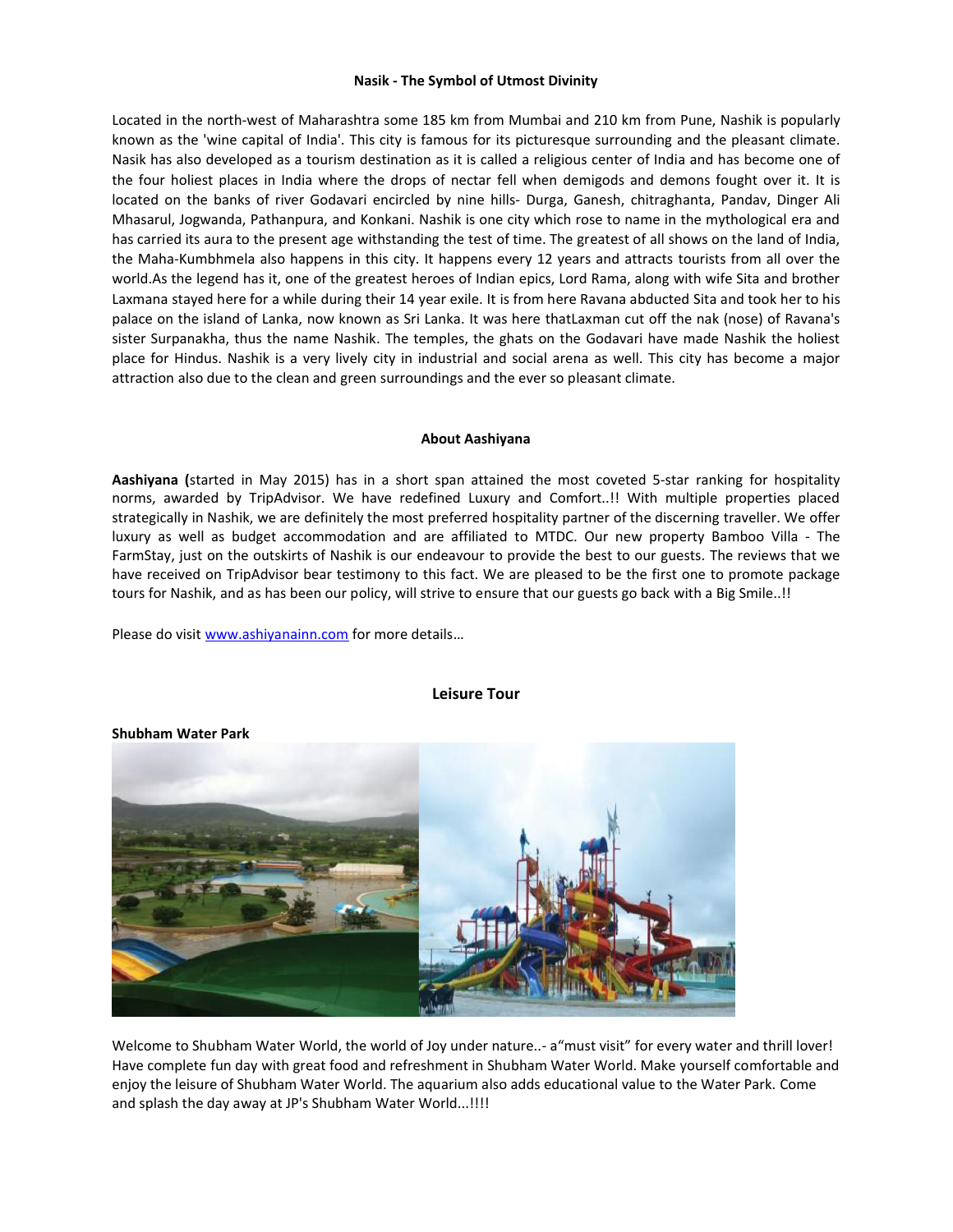# **Gargoti – The Mineral Museum**



Gargoti-The Mineral Museums, is a chain of Minerals Museums in India.

A sister concern of Superb Minerals India Pvt. Ltd. which was established as an export firm in 1994 by its sibling Promoters Mr.K.C.Pandey&R.C.Pandey.Participating & attending International Shows, Exhibition & Conventions Mr.K.C.Pandey CMD, realised the need of Museums & Galleries in India to showcase & educate its citizens about The Natural Wealth of India such as Natural Minerals, Crystals, Metals, Stones etc. He worked to setup India's 1st Gem & Mineral Museum in India which led to the birth of Gargoti-The Mineral Museum displays the personal collection of Connoisseur Mr.Pandey which is the result of his consistency since past 40 years.

## **Visit to the Farms**





Nashik is a leading grower and exporter of a wide variety of Fresh Fruits and Vegetables such as Grapes, Pomegranates and Onions to the overseas Markets of Middle East, Europe and UK. Get to know the various farming techniques which have spurred the growth of Nashik and brought fame to the city.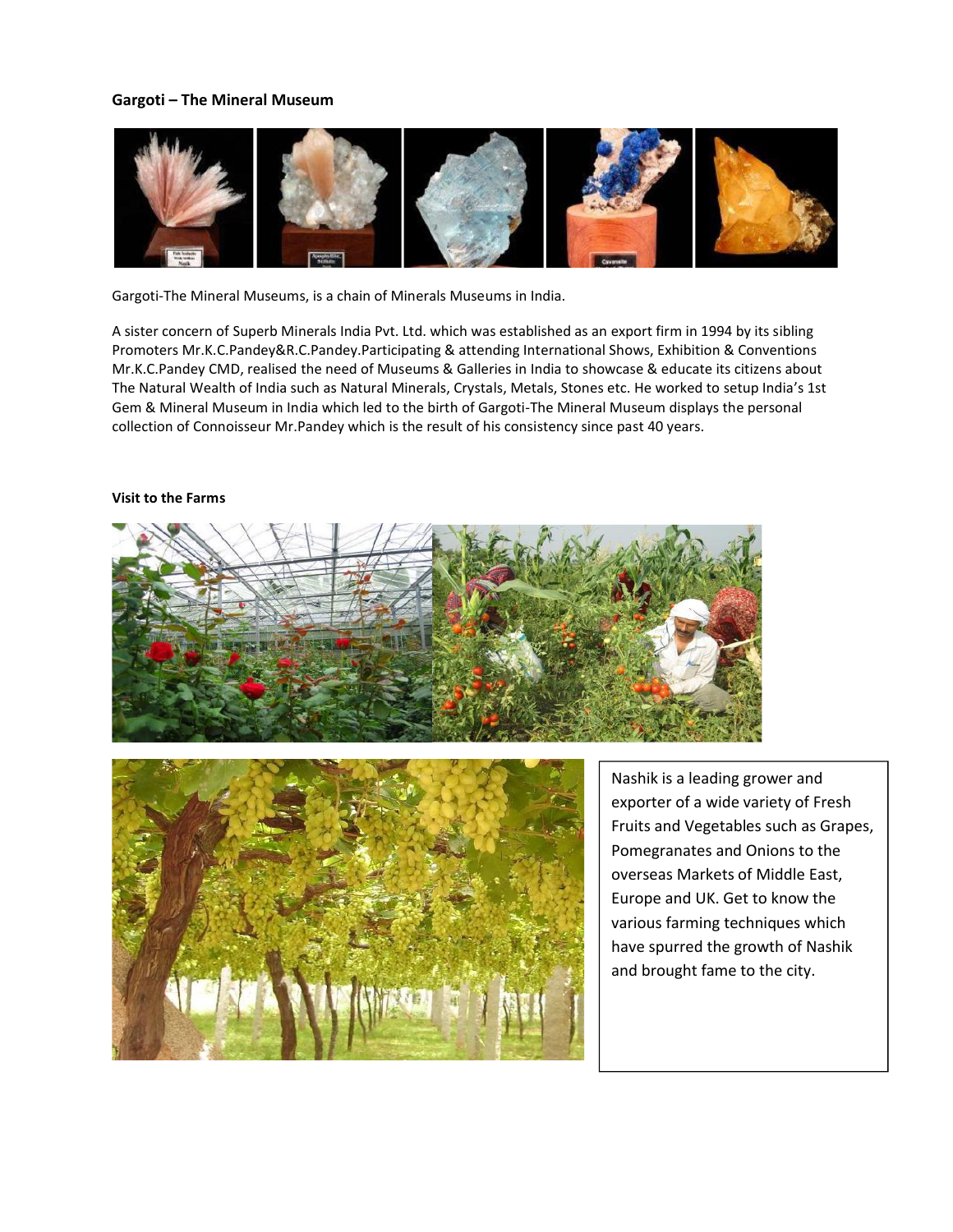#### **Sula Vineyards**



Sula Wines- In 1996, Rajeev Samant planted the first wine grapes in Nashik and today this region is not only India's premier wine-growing region but also 80% of India's wine is produced here. Spread over a total of over 3000 acres, Sula's owned and contracted vineyards are home to some of India's finest grapes and the site of the latest in viticulture innovation and technology. The local farmers are partners in this journey to produce excellent wines and work hand-in-hand to secure their supply, provide on-ground training and support, and share the latest in sustainable winegrowing practices.

## **Botanical Garden**



The first-of-its-kind botanical garden -Pt [Jawaharlal Nehru Van Udyan -](http://timesofindia.indiatimes.com/topic/Jawaharlal-Nehru-Van-Udyan) in the country was inaugurated amid light and sound show in Nashik. The garden, spread across the forest department's 93 hectare land at the foothills of PandavLeni is being developed for Nashik Municipal Corporation (NMC) by Tata Trusts. It is not only a recreational and study centre, but also attracts tourists. At present, the forest nursery houses many herbal plants and wild animals that are rescued are kept here until they are released into the wild.

This park is being developed under natural resource management. The light and sound show called *Katha*, givesthe message to children about forest conservation. The attractive butterfly entrance gate has become a landmark for Nashik city.